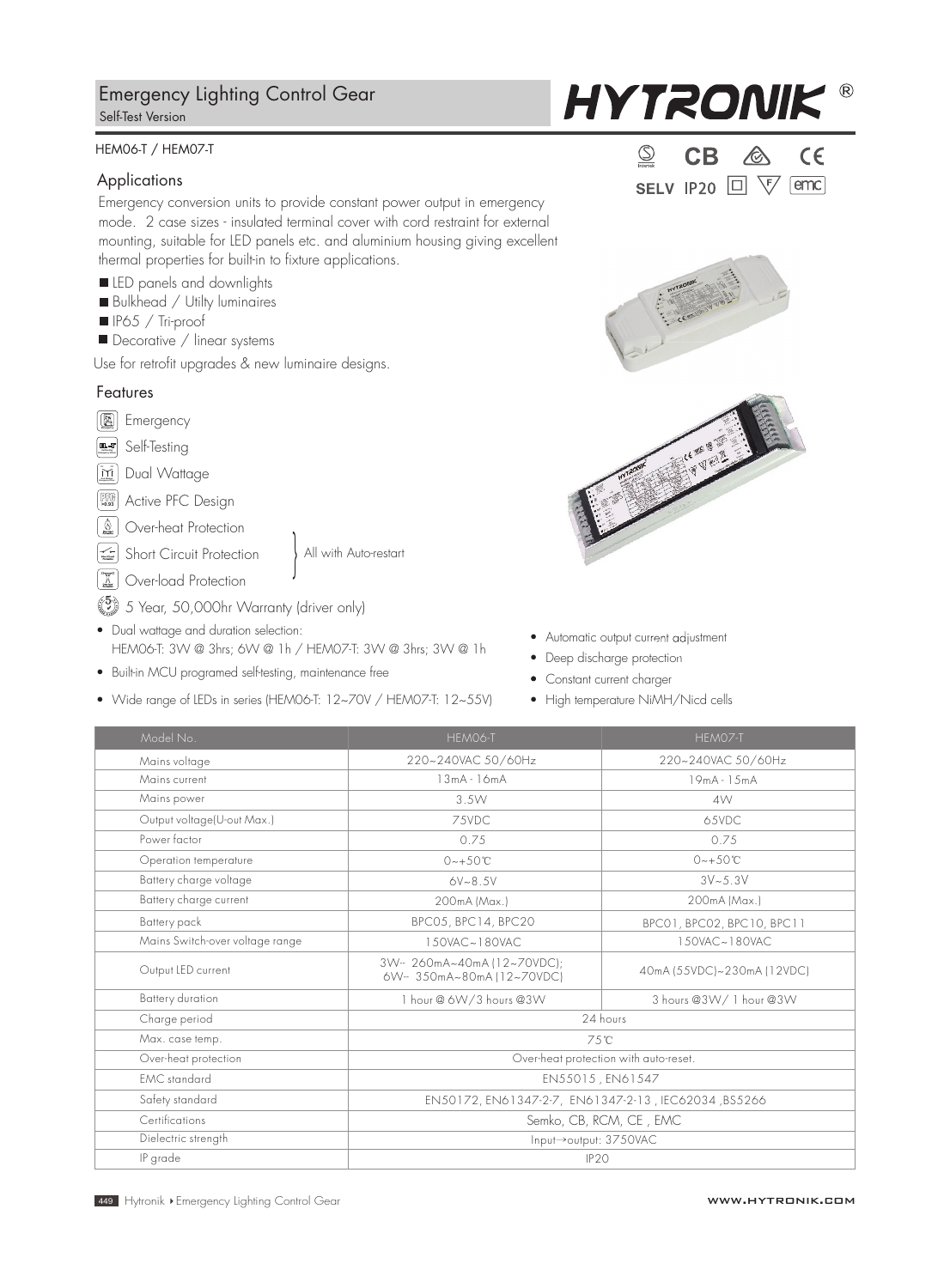# Dimensions and Terminals





#### Wire Preparation



# Loading and In-rush Current

| Model                   | HEMO6-T    | HEMOZ-T          |
|-------------------------|------------|------------------|
| In-rush Current (Imax.) | 2 2 A      | ) V A            |
| Pulse Time              | $342\nu s$ | 27 <sub>vs</sub> |

Solid or Stranded wire type 0.5 - 1.5mm2 To make or release the wire from the terminal, use a screwdriver to push down the button.

# Number of Drivers Based upon 16A Circuit Breaker

| Cct Breaker Type | HEMO6-T          | HEMOZ-T                                             |
|------------------|------------------|-----------------------------------------------------|
| Type B           | $\langle$ ( )( ) | $\left( \begin{array}{c} \cdot \end{array} \right)$ |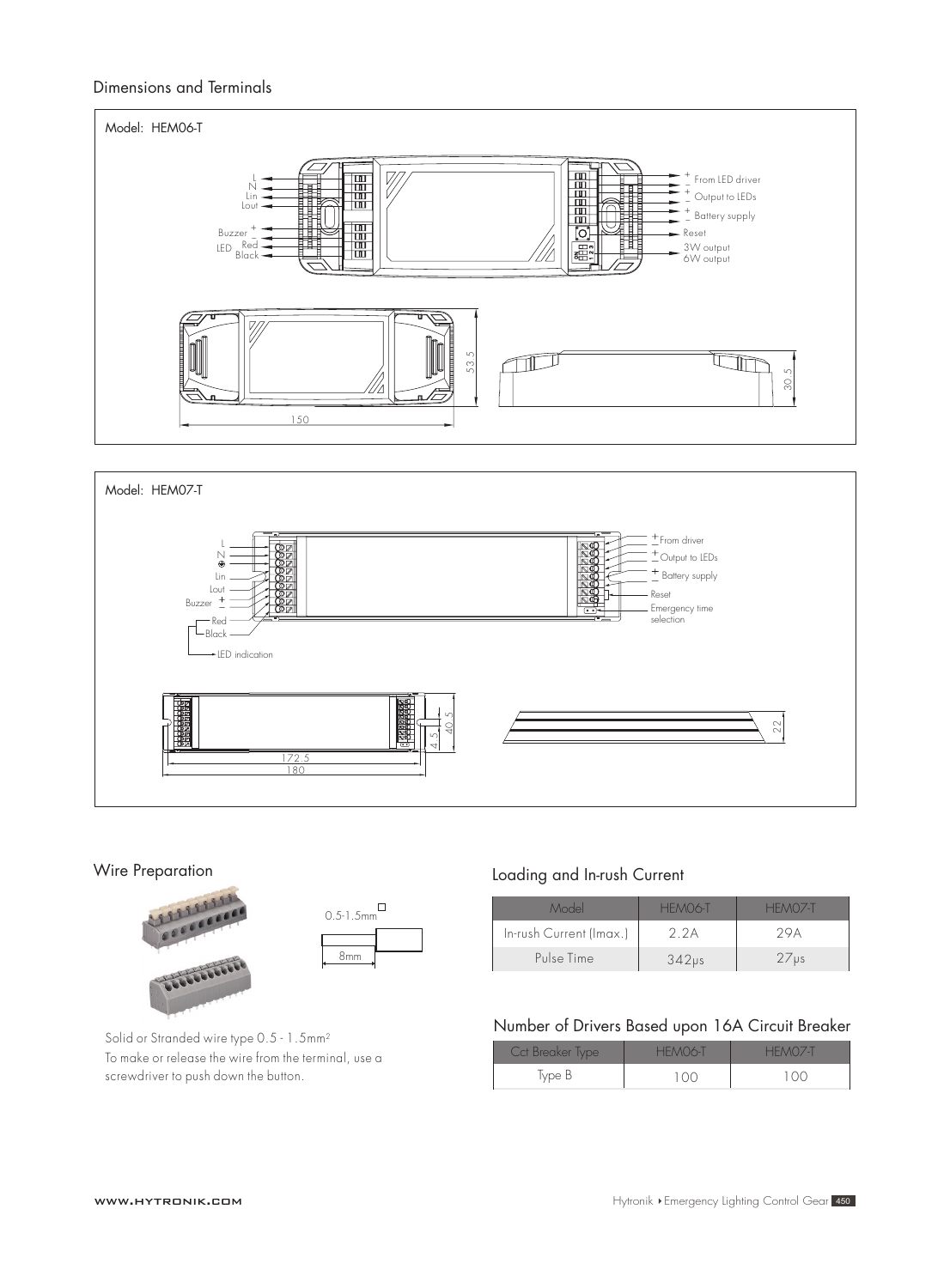#### Conversion table for max. quantities of drivers on other types of Miniature Circuit Breaker

| MCB Type | Rating | Relative number of drivers    | MCB Type | Rating | Relative number of drivers |
|----------|--------|-------------------------------|----------|--------|----------------------------|
| B        | 16A    | 100% (see table in last page) |          | 10A    | 104%                       |
| B        | 10A    | 63%                           |          | 13A    | 135%                       |
| В        | 13A    | 81%                           |          | 16A    | 170%                       |
| B        | 20A    | 25%                           |          | 20A    | 208%                       |
| В        | 25A    | 56%                           |          | 25A    | 260%                       |

\* Environmental factors (such as temperature) will also influence the maximum number of the drivers. Please refer to the MCB manufactures datasheet for loading and derating factors.

#### Ballast Lumen Factor %:

|                    | Luminaire Power 5W                                                                   |      | 7W  |                                                                |     |               |           |     |    |       | 10W   12W   15W   20W   25W   30W   35W   40W   45W   50W |       |
|--------------------|--------------------------------------------------------------------------------------|------|-----|----------------------------------------------------------------|-----|---------------|-----------|-----|----|-------|-----------------------------------------------------------|-------|
| HEMO6-T @3W<br>@6W |                                                                                      | 60%  | 43% | 30%                                                            | 25% | $ 20\% 15\% $ | 12%   10% |     | 9% | 8% 7% |                                                           | 6%    |
|                    | Luminaire Power 7W   10W   12W   15W   20W   25W   30W   35W   40W   45W   50W   60W |      |     |                                                                |     |               |           |     |    |       |                                                           |       |
|                    |                                                                                      | 8.5% |     | 60%   50%  40%  30%  24%  20%   18%   16%   14%   12%          |     |               |           |     |    |       |                                                           | - 10% |
|                    |                                                                                      |      |     |                                                                |     |               |           |     |    |       |                                                           |       |
| HEMO7-T @3W        | Luminaire Power 5W                                                                   |      |     | 7W   10W   12W   15W   20W   25W   30W   35W   40W   45W   50W |     |               |           |     |    |       |                                                           |       |
|                    |                                                                                      | 60%  | 43% | 30%                                                            | 25% | 20%   15%     | 12%       | 10% | 9% | 8%    | 7%                                                        | 6%    |

The driver is supplied as standard in conversion kit form, with the following parts:

• 500mm Green & Red charge healthy LED indicator and mounting collar.

• AMP Irreversible battery connector.

• External 5V Buzzer indicator for failure report.

#### Performance Characteristics

#### HEM06-T



HEM07-T



451 Hytronik ▶Emergency Lighting Control Gear www.нут**ролив с составляется можными можн**ическими можность можно м

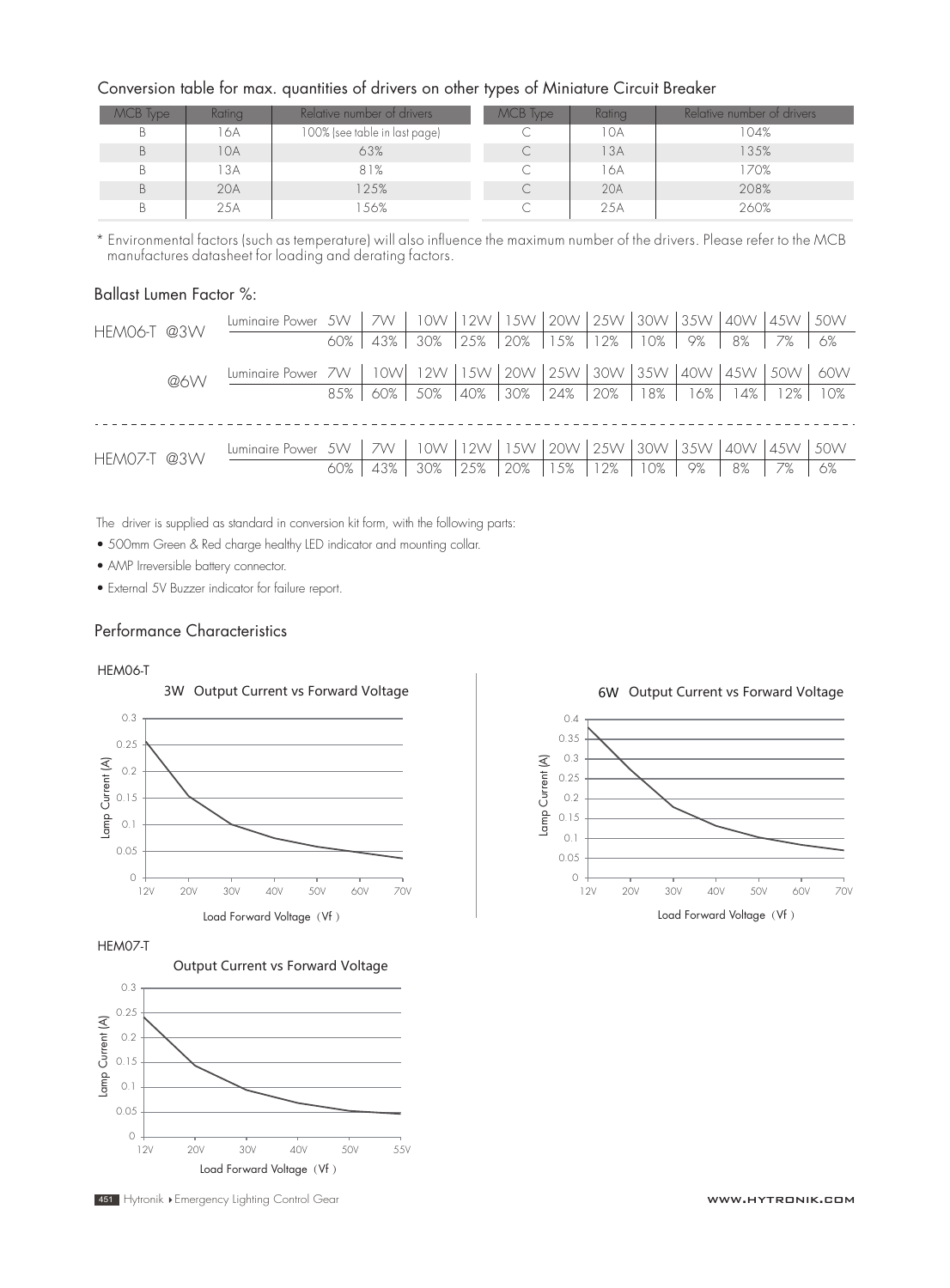# Wiring Diagram

Model: HEM06-T



Model: HEM07-T



\*Higher Loads may be attached by making a common connection of LED driver and Emergency Driver Outputs to the LED Lamp (relay by-pass). Compatibility of the LED driver to work with HEM07-T or HEM06-T MUST be checked first. Please contact our technical department for further information.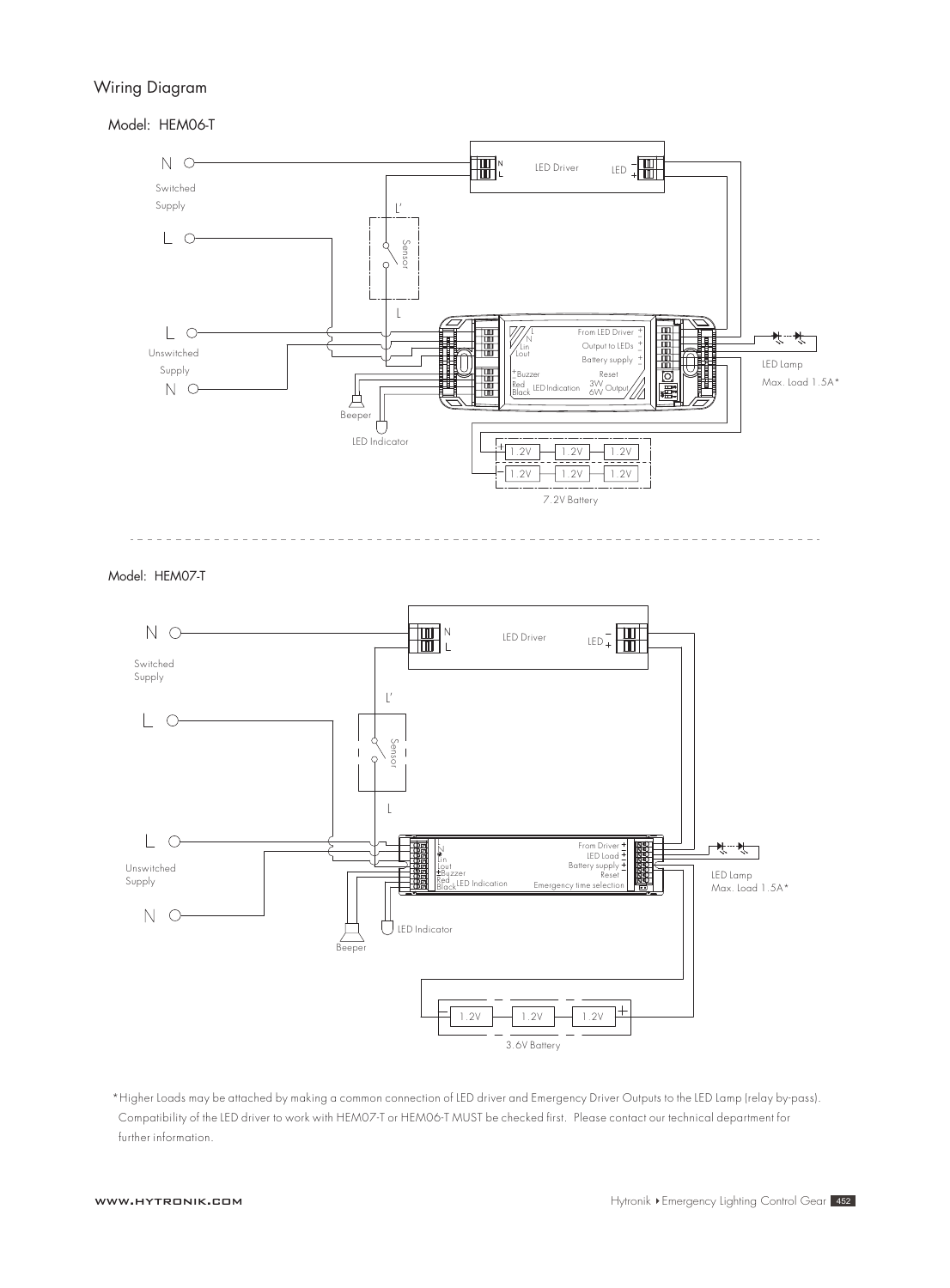# Self-testing Feature

Carrying out routine test on emergency lighting and holding records of the test result are required by law. (IEC62034, EN50172). Hytronik advanced LED emergency control model HEM06-T / HEM07-T has an internal clock, programmed at pre-determined intervals to perform the requested routine testing: 3min. functional test every month, and 3h functional test every 6 months.

- Self-test starts after the luminaires are connected to an un-interrupted mains supply for between 24-32 hours.
- Permanently monitors battery and charge condition
- Dual fault indication: faults are clearly identified on the luminaire by red LED and buzzer.
- Automatic random test to avoid adjacent lumianires being tested together, leaving the occupied space unprotected.

# Manual Testing

HEM06-T / HEM07-T is provided with a test switch which performs the following functions:

#### Monthly Test / Fault reset

\* Short push (<5s): Green LED flashes once, then goes to monthly 3 minute test mode. Providing the battery has sufficient charge, any fault indicatiors that have been rectified will be cleared.

6-month test initiation

\* Long push (>5s <10s): The buzzer beeps twice and the battery will start charging for 24h. After the re-charge period a 6-month duration test will be performed. The green LED will flash 2 times evrey 3 seconds during this discharge period.

#### Full duration test initiation

\* Long push (>10s): The buzzer beeps three times and a full duration discharge is initiated. The green LED will flash 3 times every 3 seconds during this discharge period.

| <b>Status</b>                   | Buzzer beep & LED flash mode                                                        | Visual indication      | Buzzer |
|---------------------------------|-------------------------------------------------------------------------------------|------------------------|--------|
| Battery failure                 | Red LED slowly flashes once in 3 seconds;<br>buzzer beeps 10 seconds every hour.    | $\blacksquare$ ( ) ( ) | 叹气     |
| LED lamp failure                | Red LED rapidly flashes twice in 3 seconds<br>buzzer beeps 10 seconds every hour.   | $\bullet$ $\circ$      | 叹      |
| Emergency LED<br>driver failure | Red LED rapidly flashes 3 times in 3 seconds<br>buzzer beeps 10 seconds every hour. | $\bullet$ $\bullet$    | 叫      |
| Healthy condition               | Green LED is constantly on                                                          |                        |        |
| Battery charge                  | Green LED slowly flashes once<br>every second                                       |                        |        |
| Battery discharge               |                                                                                     |                        |        |
| Monthly test                    | Green LED slowly flashes once<br>in 3 seconds                                       |                        |        |
| 6 month test                    | Green LED flashes twice<br>in 3 seconds                                             |                        |        |
| 12 month test                   | Green LED quickly flashes 3 times<br>in 3 seconds                                   |                        |        |

# Bi-Colour LED Diagnostics